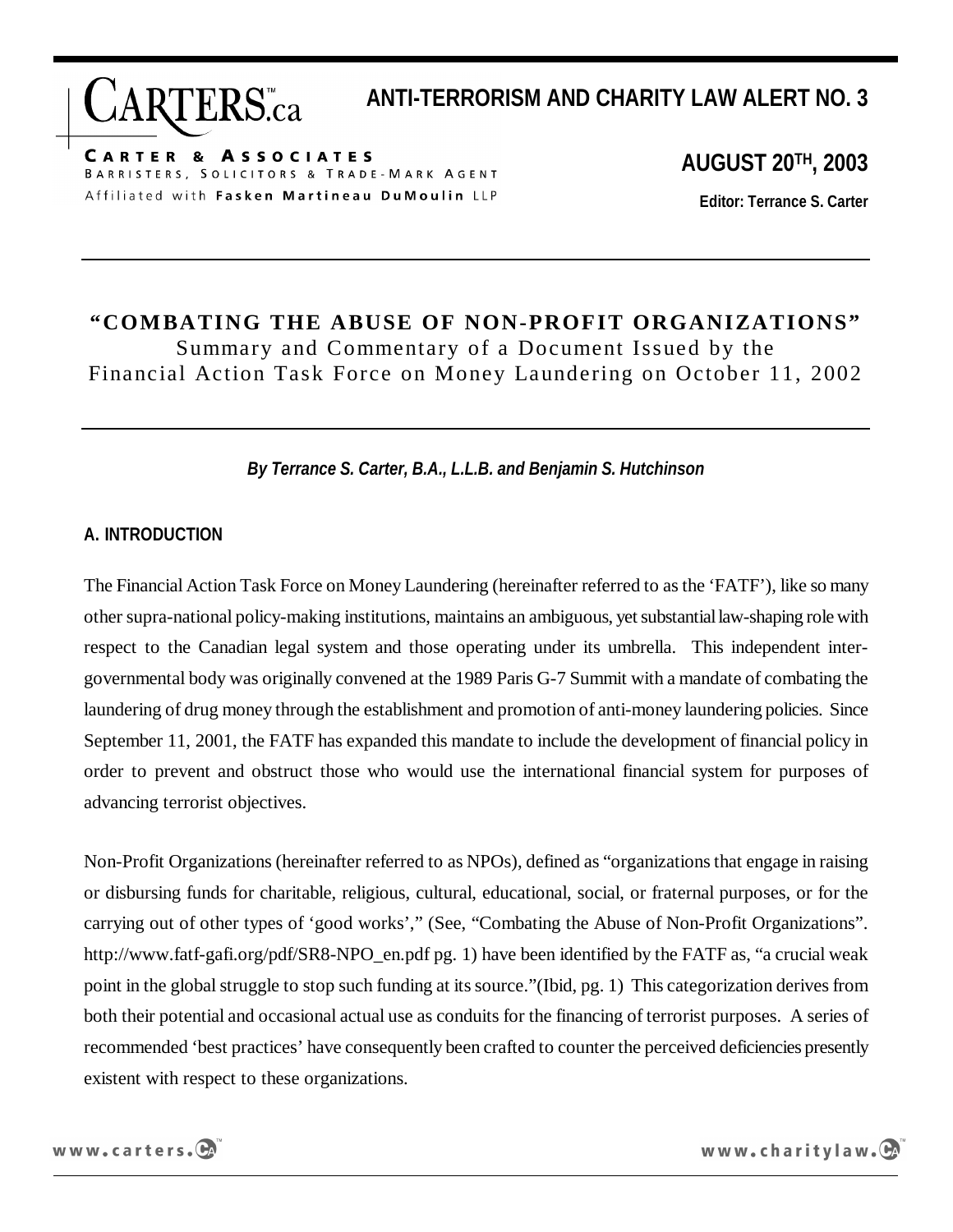Having first identified NPOs as an area of concern (Eighth Special Recommendation on Terrorist Financing – October 31, 2001 available at http://www.antiterrorismlaw.ca/intterr.htm#FATF and http://www1.oecd.org/fatf/SRecsTF\_en.htm), the FATF subsequently issued a report, entitled "Combating the Abuse of Non-Profit Organizations, October 11,2002 ("Report")," outlining those measures, which in their view would best serve to inhibit the financial misuse of NPOs by terrorist organizations. This Alert reviews these measures - or "recommendations" - contained in the said Report with the purpose of providing NPOs here in Canada with information about the new expectations and legislative developments that may become the operating norm in the future. A brief summary of the specific recommendations and a commentary of the possible implications for NPOs are set out below in order to provide a broader understanding of the nature these new norms may take. In its structure, this Alert parallels that of the Report and consists of two parts: those recommendations applicable to NPOs and those recommendations applicable to regulatory authorities in charge of the oversight of NPOs.

# **B. RECOMMENDATIONS APPLYING TO NON-PROFIT ORGANIZATIONS**

The FATF's recommendations effectively establish new international standards. NPOs are now expected to act and manage their affairs in a manner that is above reproach. They must take a pro-active role in facilitating greater "transparency" and "accountability", two themes that recur throughout the Report. Insofar as they directly apply to NPOs, the FATF has highlighted and concentrated its recommendations to three particular areas: financial transparency; program verification; and administration; the highlights of which are outlined below:

# 1. Financial Transparency

ARTERS.ca

- a) Financial Accounting
	- That NPOs maintain and remain ready to present full program budgets that account for all program expenses. This also applies to administrative budgets.
	- That the identities of all recipients and the manner in which the monies were spent are duly recorded.
	- That independent auditing is utilized to better discover abuses.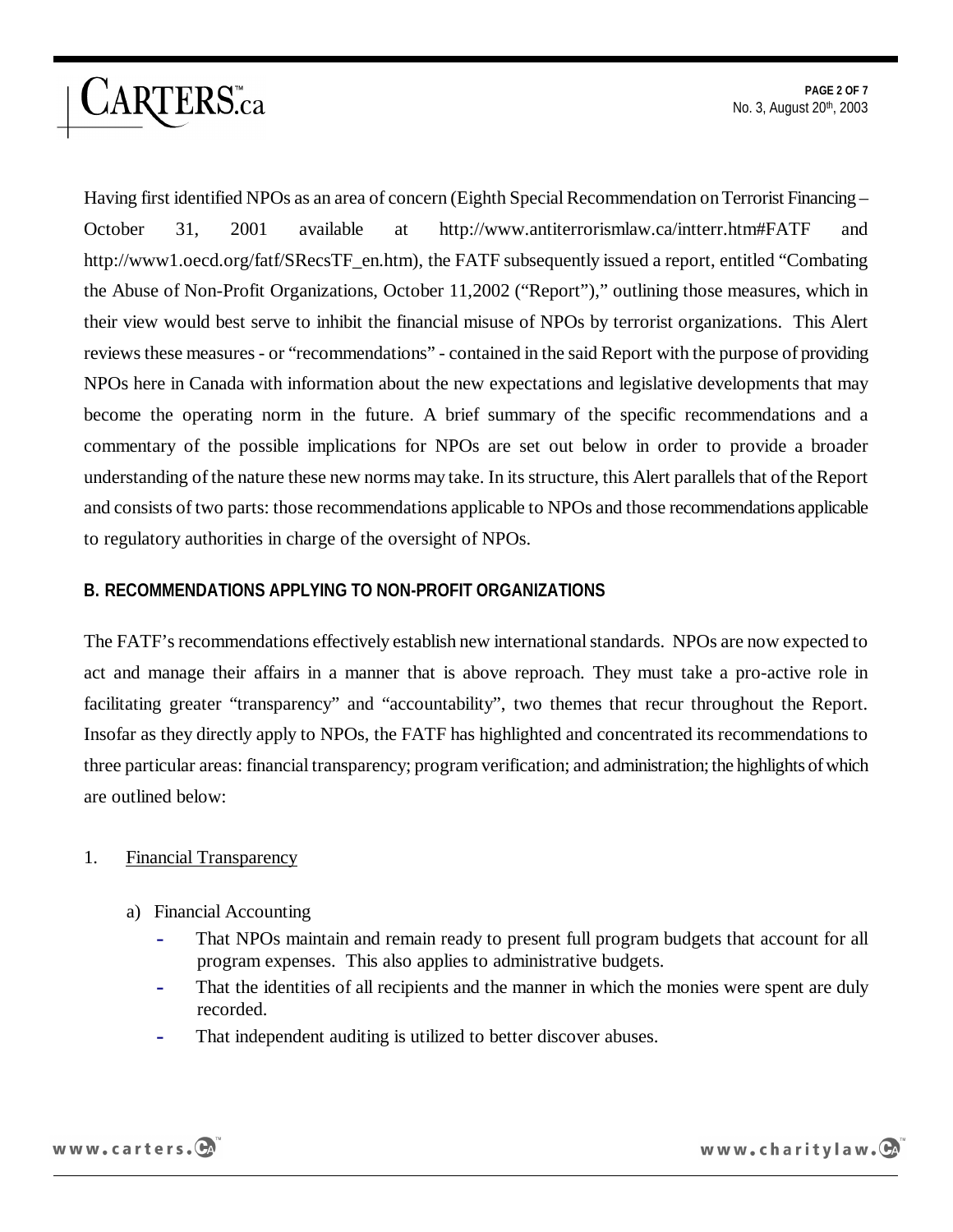#### b) Bank Accounts

ARTERS<sub>ca</sub>

- That NPOs maintain registered bank accounts and keep funds in them.
- That registered financial channels are utilized for the transferring of funds, especially internationally, which will serve to bring NPOs into the formal banking system and subject to its various controls and regulations.
- 2. Programmatic Verification
	- a) Solicitations
		- That solicitations for donations accurately and transparently inform would-be donors precisely what their donations will be used for.
		- That NPOs ensure these funds are duly applied.
	- b) Oversight
		- That the following criteria are met:
			- Projects are actually carried out.
			- $\bullet$  The beneficiaries are real.
			- The intended beneficiaries receive the funds that were sent for them.
			- ♦ All funds, assets, and premises are accounted for.
	- c) Field Examinations
		- That direct field audits of programs be conducted if the nature of the charitable activity requires it. However, the potential for actual abuse should be considered before embarking on this type of examination.
		- That program accomplishments as well as finances be tracked and that all reports be scrutinized for verification.
	- d) Foreign Operations
		- That when the home office and location of operations differ in respect to political jurisdiction, authorities in both endeavour to exchange information and co-ordinate oversight as befits their comparative advantages.
		- That NPOs take appropriate measures to account for funds and services rendered in locations other than its home jurisdiction.



www.charitylaw.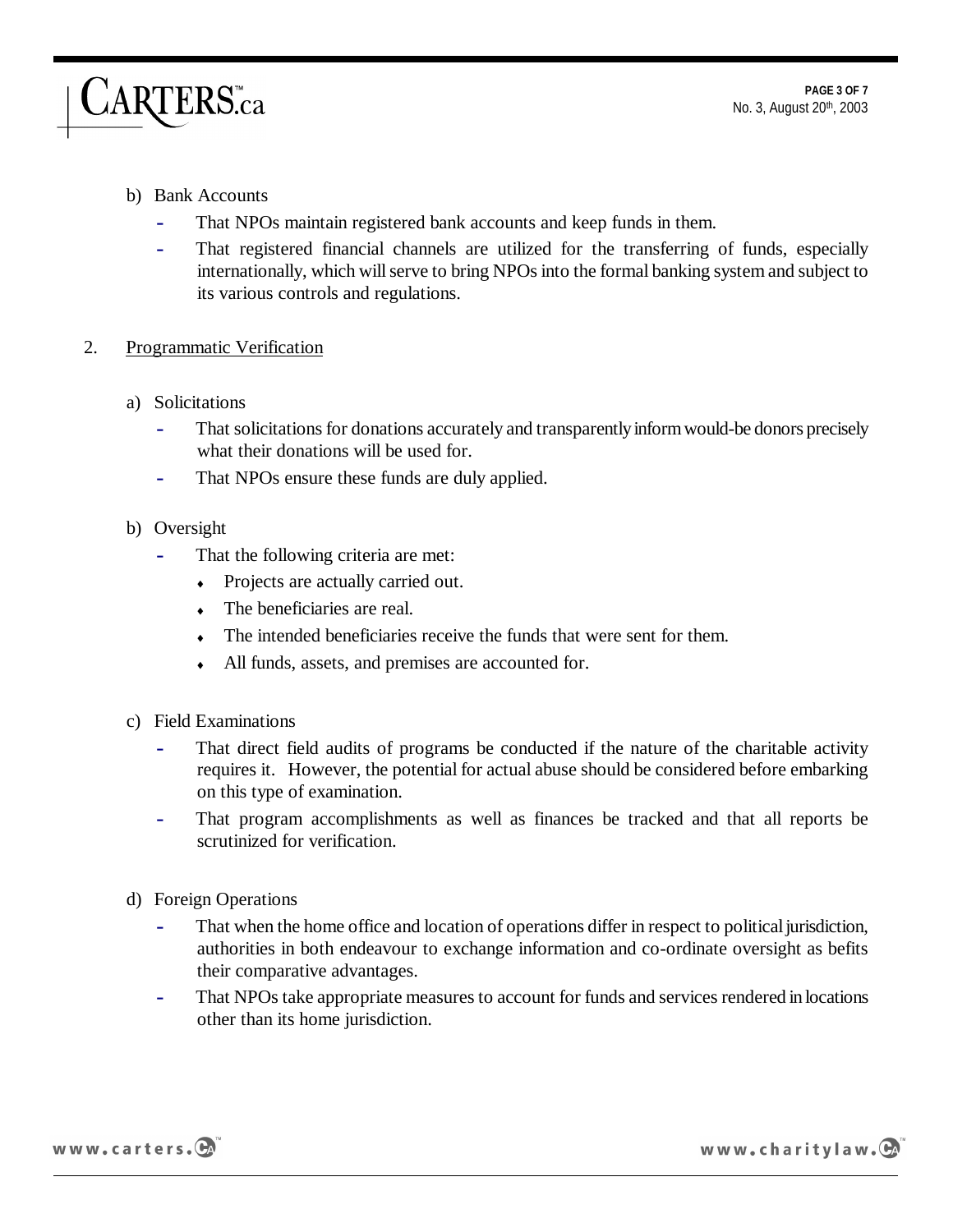#### **PAGE 4 OF 7**  No. 3, August 20th, 2003

#### 3. Administration

## a) Control

ARTERS.ca

- That NPOs be able to document their administrative, managerial, and policy control over their operations.
- That in this regard the role of the board of directors is crucial.

#### b) Responsibilities

- That the board of directors, or whomever is in possession of executive authority, act with due diligence and concern to ensure the organization operates in an ethical manner.
- That the board knows who is acting in the organization's behalf, especially office directors, plenipotentiaries (defined as those possessing full discretionary authority), individuals with signing authority, as well as fiduciaries.
- That the board exercises care and takes proactive verification measures whenever possible to ensure the organization is not being abused for terrorist purposes.
- That the board ensures partner organizations and those receiving funding, services, or material support, are not being penetrated or manipulated by terrorists.
- c) Liability
	- That directors act with diligence and integrity. Ignorance or passive involvement does not absolve a director of responsibility.
	- That directors recognize that they have responsibilities to:
		- The organization and its members to ensure its continued financial health and focus on its stated mandate.
		- Those with whom the organization interacts; like donors, clients, and suppliers.
		- ♦ All levels of government possessing regulatory jurisdiction over the organization.
- d) Board of Directors Protocol
	- That every board member be able to positively identify each other and all executive members.
	- That the Board meet on a regular basis and keep records of all decisions made.
	- That the Board formalise the manner of director election and removal.
	- That the Board conducts an annual independent review of the finances and accounts.
	- That appropriate financial controls over program spending are implemented, including programs undertaken through agreements with other organizations.
	- That an appropriate balance be maintained between spending on direct program delivery and administration.
	- That procedures be established to prevent the use of the organization's facilities or assets to support or condone terrorist activities.



www.charitylaw.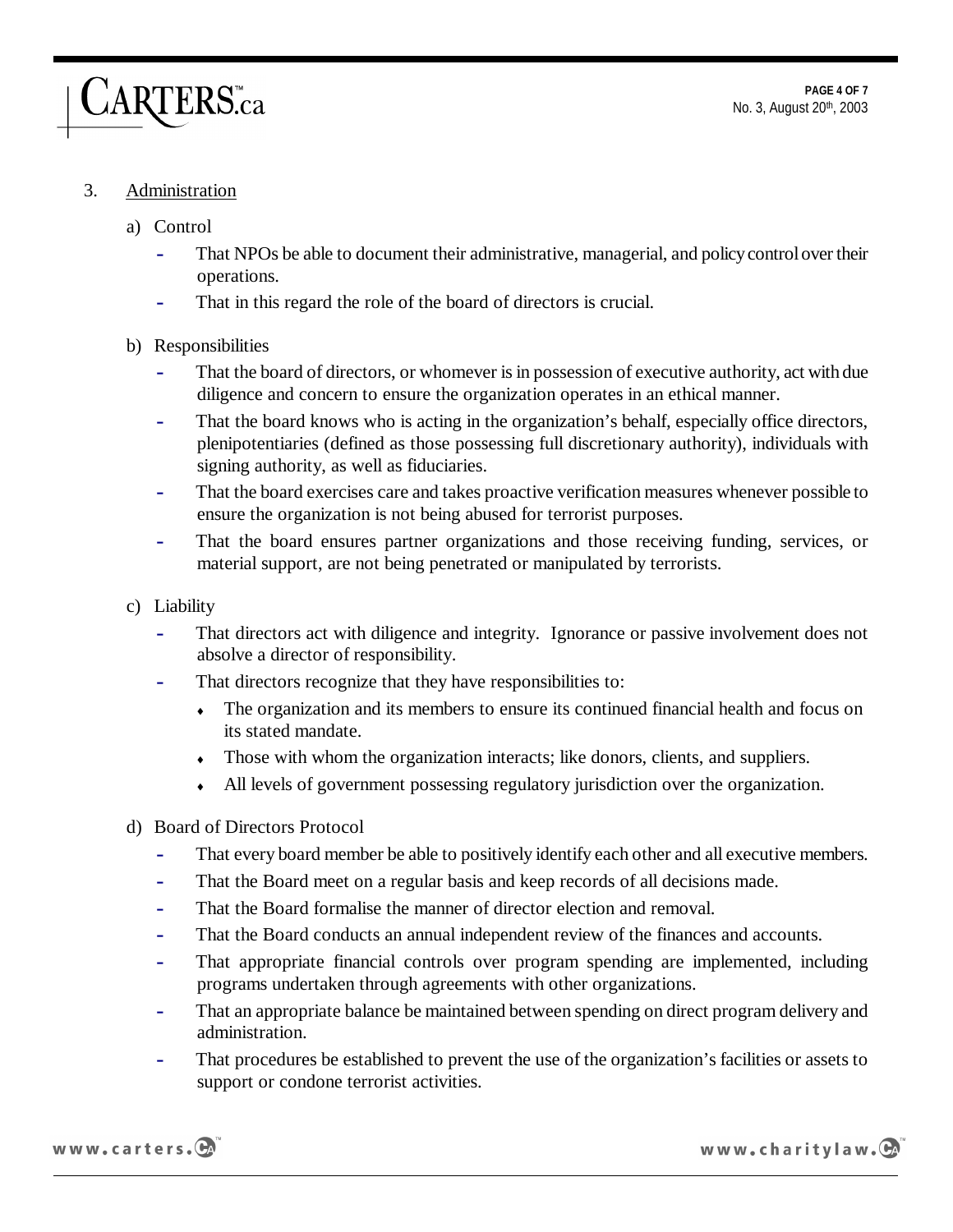#### **C. RECOMMENDATIONS APPLYING TO REGULATORY AUTHORITIES**

ARTERS.ca

As the FATF recounts in its Report, the oversight, regulation, and accreditation powers of regulatory authorities over NPOs have in the past been relatively limited, only as extensive as has been necessary to maintain donor confidence with the minimum amount of oversight and control. That is to say, as extensive as was needed to combat waste and fraud, as well as to ensure that tax-relief benefits went to deserving organizations. However, with the spectre of terrorism perceived by many to be on the rise, the FATF and other governing authorities have felt that a broader scope of oversight is now required to effectively counter the terrorist threat. While acknowledging the differences among countries in respect to the types of agencies in charge of NPO oversight - whether governmental, non-governmental, or both - the FATF has identified and developed five key areas of policy that it would have universally implemented. These include policies regarding government law enforcement and security officials; specialized government regulatory bodies; government bank, tax, and financial authorities; private-sector watchdog organizations; and sanctions; the highlights of which are outlined below:

#### 1. Government Law Enforcement and Security Officials

- That law enforcement and security officials continue to play a fundamental role in combating the abuse of NPOs by terrorists.
- That these officials should by extension be given the means to achieve this end.
- 2. Specialized Government Regulatory Bodies
	- That interagency outreach and discussion within governments on the topic of terrorist financing be carried out – especially between those agencies acquainted with terrorist financing and those that are not.
	- That terrorist financing experts work in cooperation with Non-Profit Organization regulatory authorities to spread awareness of the problem and inform these authorities concerning the specific characteristics of such financing.
- 3. Government Bank, Tax, and Financial Regulatory Authorities
	- That bank regulators report any suspicious activity and utilize "Know-your-Customer" (KYC) rules, etc, - in order to supplement the controls already existent within the bank regulatory system.

www.carters.CA

www.charitylaw.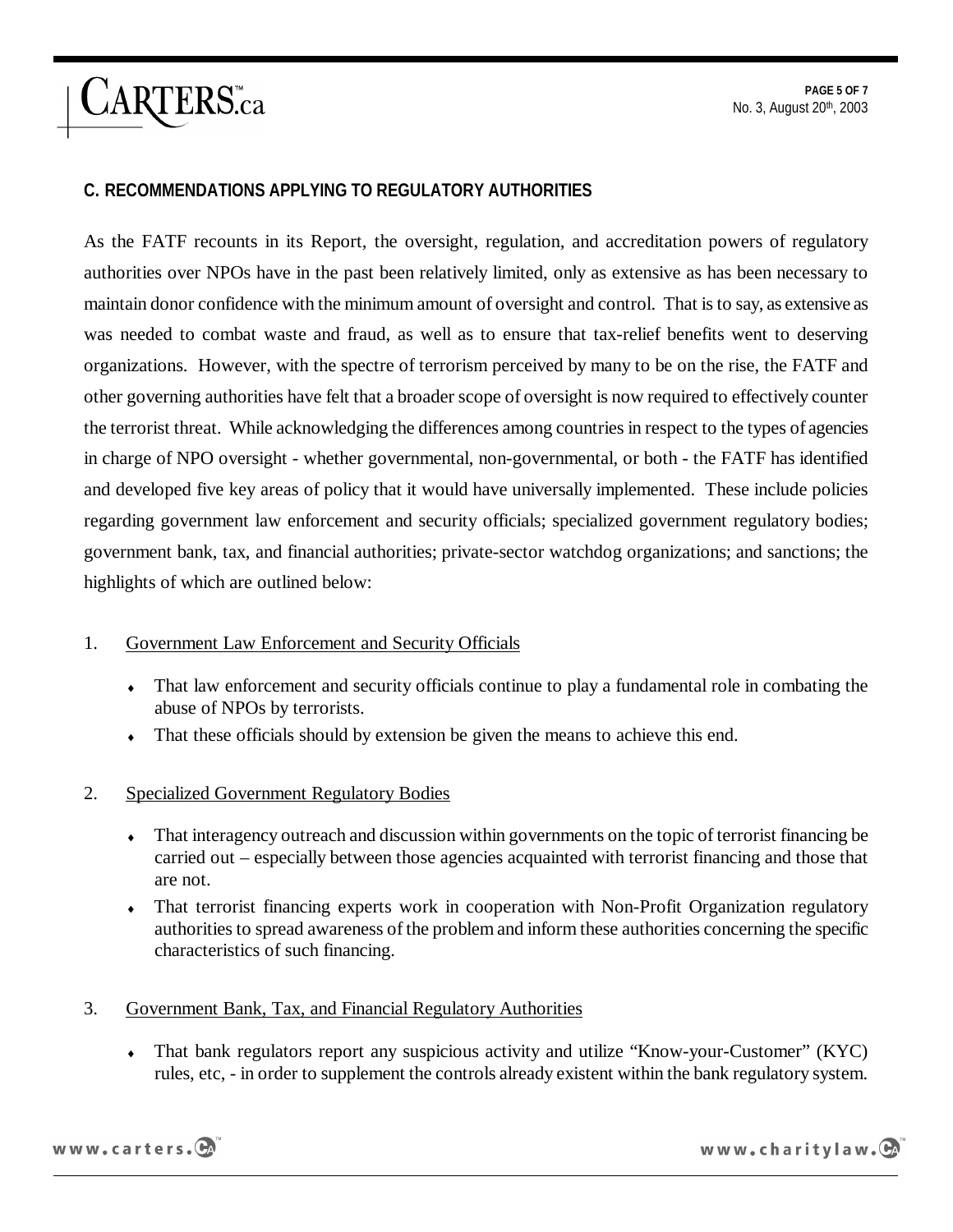• That those agencies in charge of collecting financial information on NPOs for the purpose of taxdeductions, share this information with the relevant governmental bodies involved with the "war on terrorism" to the maximum extent possible.

# 4. Private-Sector Watchdog Organizations

*ARTERS.ca* 

- That private-sector watchdog and/or accreditation organizations be utilized for their expertise and knowledge of fundraising organizations.
- That regulatory authorities approach and engage these agencies in developing and putting into place those practices that will best combat the abuse of NPOs.

# 5. Sanctions

That countries make use of already existing laws and regulations or create new laws and regulations to establish effective and proportionate administrative, civil, or criminal penalties for those who misuse NPOs for terrorist purposes.

# **D. COMMENTARY ON RECOMMENDATIONS**

Though labeled recommendations, the policies fashioned by the FATF not only create a de facto binding obligation upon domestic legislators of member countries made up of the 31 countries, territories and two regional organizations of the FATF's membership, but may even do so upon non-members as well. An example of the indirect binding nature of these recommendations can be found in the existence of the 'Non-Cooperative Countries and Territories' (NCCT) index. One of the tasks of the FATF is to monitor whether domestic legislation is being harmonized with the standards it draws up. When a Government is found wanting, it is placed on the NCCT index, which essentially constitutes a last warning before punitive countermeasures are levied, either orchestrated directly by the FATF, or indirectly via national governments acting independently of FATF directives. To date, nine countries are listed on the NCCT index. In this regard, the FATF is much more than a mere policy-making institution, for it does in effect possess international enforcement mechanisms.

By extension, the domestic policies of member countries – and non-members - can be shaped a great deal by FATF recommendations. For NPOs here in Canada, this means that the recommendations contained in the Report may impact legislation or governmental policy in some form or another, as Canadian lawmakers seek